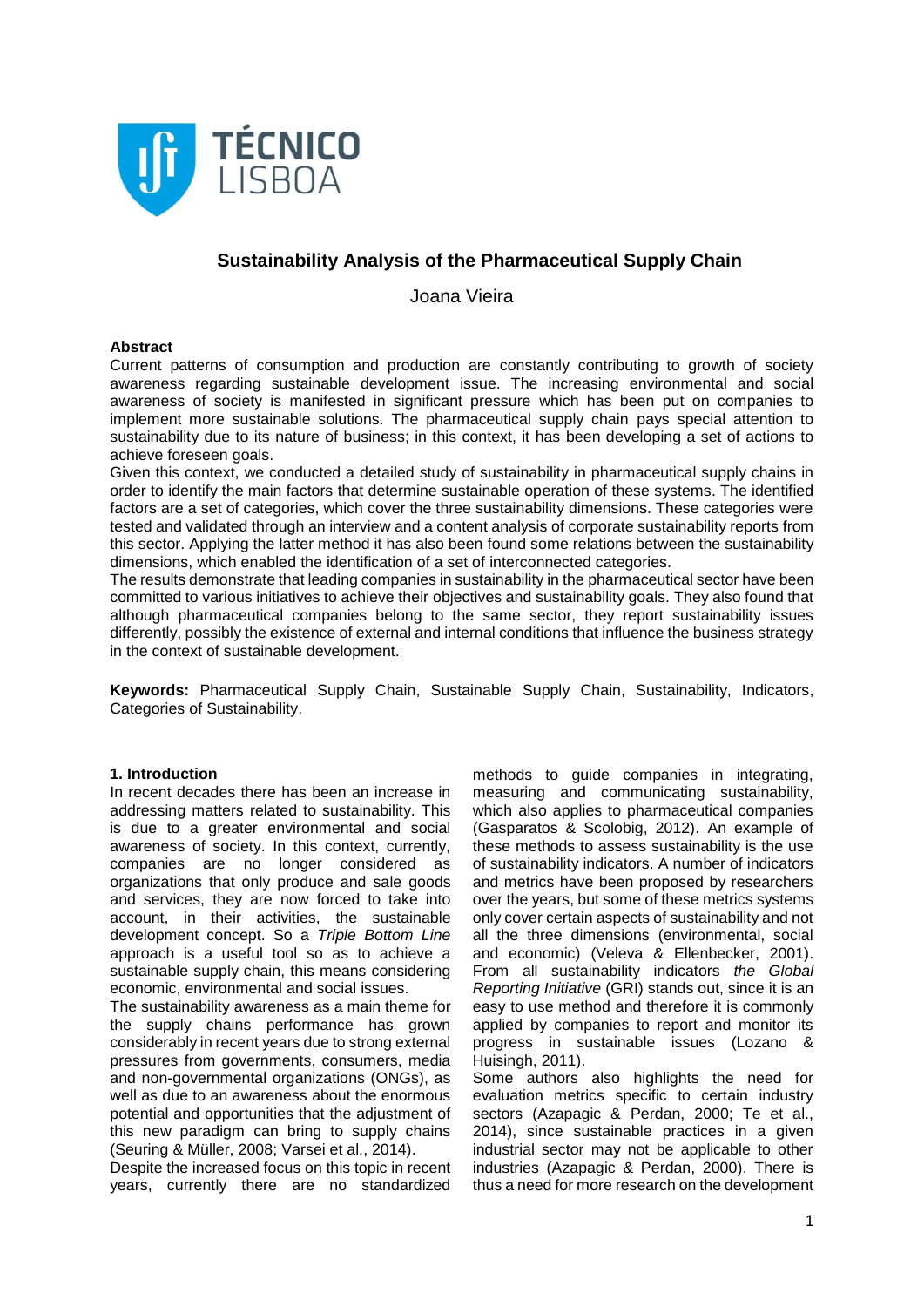of an appropriate model for performance evaluation in sustainable supply chains specific to certain sectors.

Pharmaceutical supply chains represent a great value business in all world. These supply chains have been developing a set of actions towards sustainability, which should be examined. Thus, the main objective of this work is the sustainability analysis in the pharmaceutical supply chains in order to identify the main categories, which determine a sustainable operation of these systems, and identify a suitable set of sustainability aspects to this sector to enable the assessment and the monitoring of sustainability in pharmaceutical companies. These aspects are likely to build the basis for a decision-making support system in the sustainable management of pharmaceutical supply chains.

## **2. Literature Review**

## **2.1 Sustainability: Concept and definition**

The Sustainability concept was formally accepted<br>in 1987 when the World Commission on **World Commission on** *Environmental and Development* (WCED) published the Brundtland Report titled "Our Common Future". In this report, the Commission defined sustainable development as *"development that meets the needs of the present without compromising the ability of future generations to meet their own needs"* (WCED, 1987).

A concept to operationalize sustainability is the *Triple Bottom Line* approach (3BL), developed by Elkington (1994), which covers and balances both economic, environmental and social issues and where a minimum performance should be achieved in three dimensions (Carter & Rogers, 2008; Gimenez, Sierra, & Rodon, 2012; Seuring & Müller, 2008). In 1995, Elkington reshaped the three dimensions, defining them as *"People, Planet and Profits"* (Elkington, 2004).

The concept of business sustainability and corporate sustainability (*corporate sustainability*) has grown in recognition and importance (Labuschagne et al., 2005). This can be defined as the adoption of strategies and activities that meet the company's current needs and its *stakeholders* without compromising the ability of future *stakeholders* to meet their own needs (Dyllick & Hockerts, 2002). It is based on dialogue between the interested parts that corporate management should position itself and build its ways in the approach to sustainability, and set its priorities in order to create value for the company and for society (Carvalho et al 2010).

## **2.2 Supply Chain (SC)**

Mentzer et al., 2001defined supply chain as a set of three or more entities (organizations or individuals) directly involved in the flows upstream or downstream products, services, financial and/or information from primary source to final client.

Today the supply chain concept emphasizes other aspects in addition to the materials flow, information and services such as the need for coordination within and between companies, collecting the interested parts needs (especially customers), the internal and external relationship management, so also emphasizes the value, efficiency and improvement of the overall performance in the supply chain (Ahi & Searcy, 2013)**.**

Another important concept is the supply chain management (GCA). Mentzer et al., 2001 defined supply chain management *"as the systemic, strategic coordination of the traditional business functions and the tactics across These business functions Within a particular company and across businesses Within the supply chain, for the purposes of Improving the long -term performance of the individual companies and the supply chain as a whole"* (Mentzer et al., 2001). While the first concept refers only to distribution channels, the latter requires clear management efforts by organizations within the supply chain (Mentzer et al., 2001).

## **2.3 Sustainable supply chains**

Ahi & Searcy (2013) from a literature review, defined sustainable supply chain management (SSCM) as: *"The creation of coordinated supply chains through the voluntary integration of economic, environmental, and social considerations with key inter-organizational business systems designed to efficiently and effectively manage the material, information, and capital flows associated with the procurement, production, and distribution of products or services in order to meet stakeholder requirements and improve the profitability, competitiveness, and resilience of the organization over the short - and long-term."*

Unlike the concept of Supply Chain Management (SCM), which usually focuses on the business economic and financial performance, sustainable SCM (SSCM) is characterized by the integration of corporate responsibility commitments, ie, it deals with a wider set performance objectives, thus taking into account the economic, environmental and social sustainability (Carvalho et al., 2010; Seuring & Müller, 2008).

Organizations and their supply chain members are invoked by the pressure for sustainable practices. These pressures arise internally and from the external interested parts such as customers, shareholders, governments, non-governmental organizations (NGOs) and public authorities (Seuring & Müller, 2008; Varsei et al., 2014).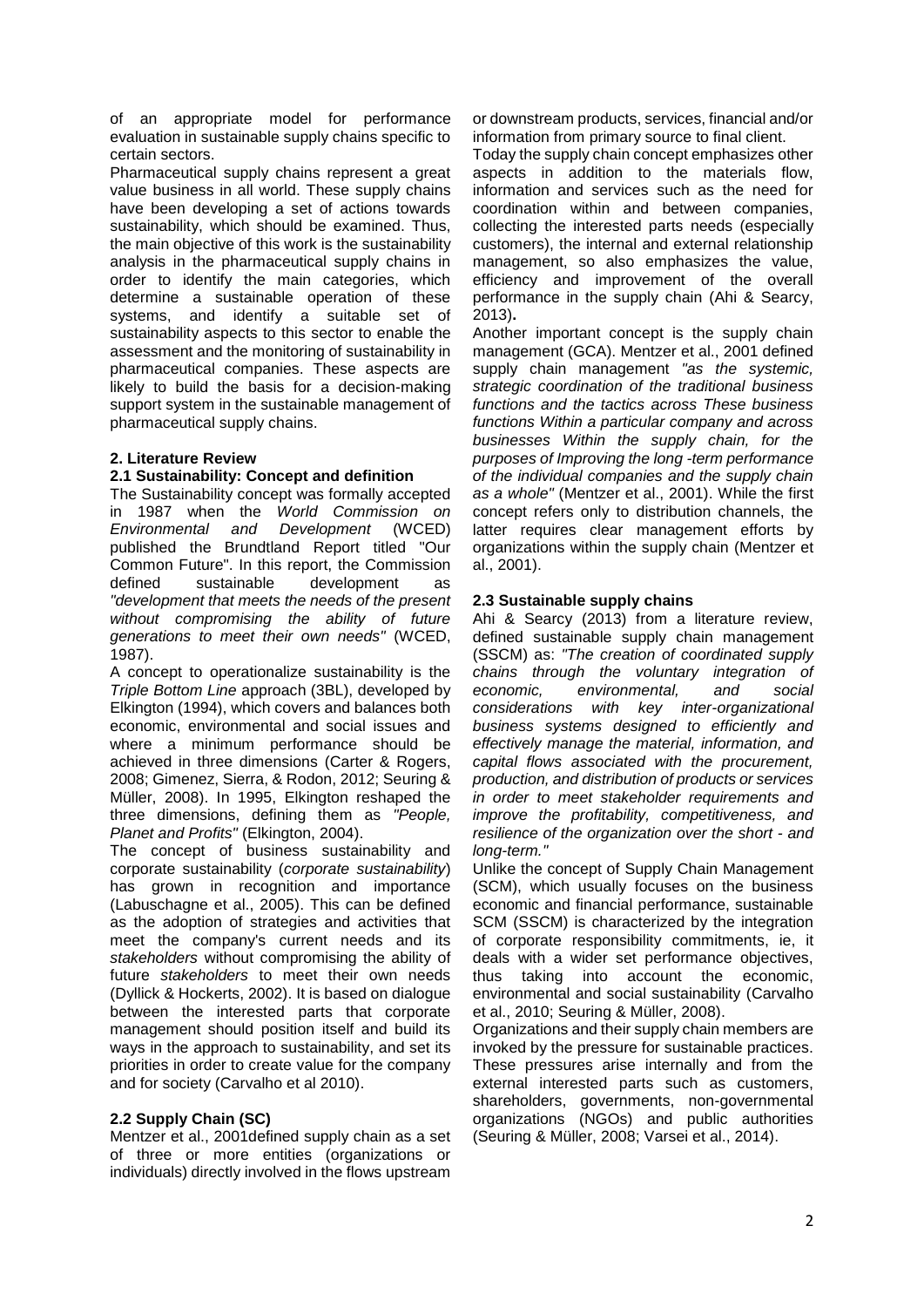## **2.4 Sustainability Assessment**

To achieve sustainability, goals should be evaluated. Waas et al., (2014) defines sustainability assessment as a process that aims to: (1) contribute to a better understanding of the sustainability meaning and its contextual interpretation; (2) integrate sustainability issues in decision making by identifying and assessing sustainability impacts (past and/or future); (3) and foster sustainability goals to be achieved.

It has been reported, in the literature, different approaches to measure, monitor and evaluate the progress of companies towards sustainability, using, for example, standards and codes, metrics of sustainability performance and sustainability indicators. However, despite numerous studies in this area, there is no agreed standard (Gasparatos & Scolobig, 2012).

A lot of organizations have developed a set of sustainability assessment indicators evaluating business performance. A set of indicators that can be applied to address the sustainability of business practices, are the indicators developed by the Global Reporting Initiative (GRI). GRI is the most widely known and used framework for voluntary reporting of sustainable performance by companies because of its ease of use and breadth, (Jagdev & Browne, 1998; Lozano & Huisingh, 2011). These guidelines provide a framework for reporting including the three sustainability dimensions, ie the Economic (EC) Environmental (EN) and Social dimensions, the latter being divided into four categories: Labour Practices and Decent Work (LA) ; Human rights (HR); Society (SO); and Responsibility for products and services (PR) (Global Reporting Initiative, 2011).

## **2.5 Pharmaceutical Supply Chain**

Shah (2004) defined the pharmaceutical industry as *"a complex of processes, operations and organisations involved in the discovery, development and manufacture of drugs and medications."*

The pharmaceutical industry has a long tradition in dealing with sustainability issues, from a need to protect the environment as a matter of health and safety. However, currently has been developing a holistic management approach that integrates the social, environmental and economic issues and the involvement of different stakeholders with interests in business activity (Peukert & Sahr, 2010).

Through a literature review regarding the sustainability assessment in this sector there was an increase of allusive publications the use of methodologies for assessing sustainability in this

sector and also that there is a greater number of publications related to the environmental pillar of sustainability.

## **3. Methodology**

The methodology steps applied are described in the following paragraphs.

**Step 1: Creating a representative sample:** We identified a group of companies recognized by *Dow Jones Sustainability World Index* as leaders in sustainability in the pharmaceutical sector, in order to obtain a sample of significant companies in order to obtain the best practices in this sector (Table 1).

**Step 2: Information analysis published by organizations regarding their performance against sustainability:** At this stage we used the GRI 3.1 guidelines as a basis for categorizing the information, that is, during the analysis, the sustainability issues were associated to a representative GRI indicator. Thus, based on these guidelines, it was possible to analyze and compare the different supply chains.

**Step 3: Description of the most critical indicators (identified in companies supply chains):** The empirical data collected in the previous step was analyzed and described in depth.

**Step 4: Creating sustainability categories:** We proposed a set of relevant and meaningful categories, based on theoretical results, which may serve as a basis to describe and monitor the performance of the pharmaceutical supply chains face sustainability.

**Step 5: Sustainability categories validation:** the identified categories are validated to test their suitability to the desired objectives. This validation is performed by applying two different methods: content analysis, performed through a qualitative data analysis software program (NVivo) which analysis sustainability reports published by pharmaceutical companies and a semi-structured interview performed to a sustainability responsible in one national pharmaceutical company.

**Step 6: Interconnections between the sustainability categories:** In this step links between the three dimensions of sustainability in pharmaceutical supply chains were identified through a content analysis, carried out with the support of a data analysis *software*, NVivo.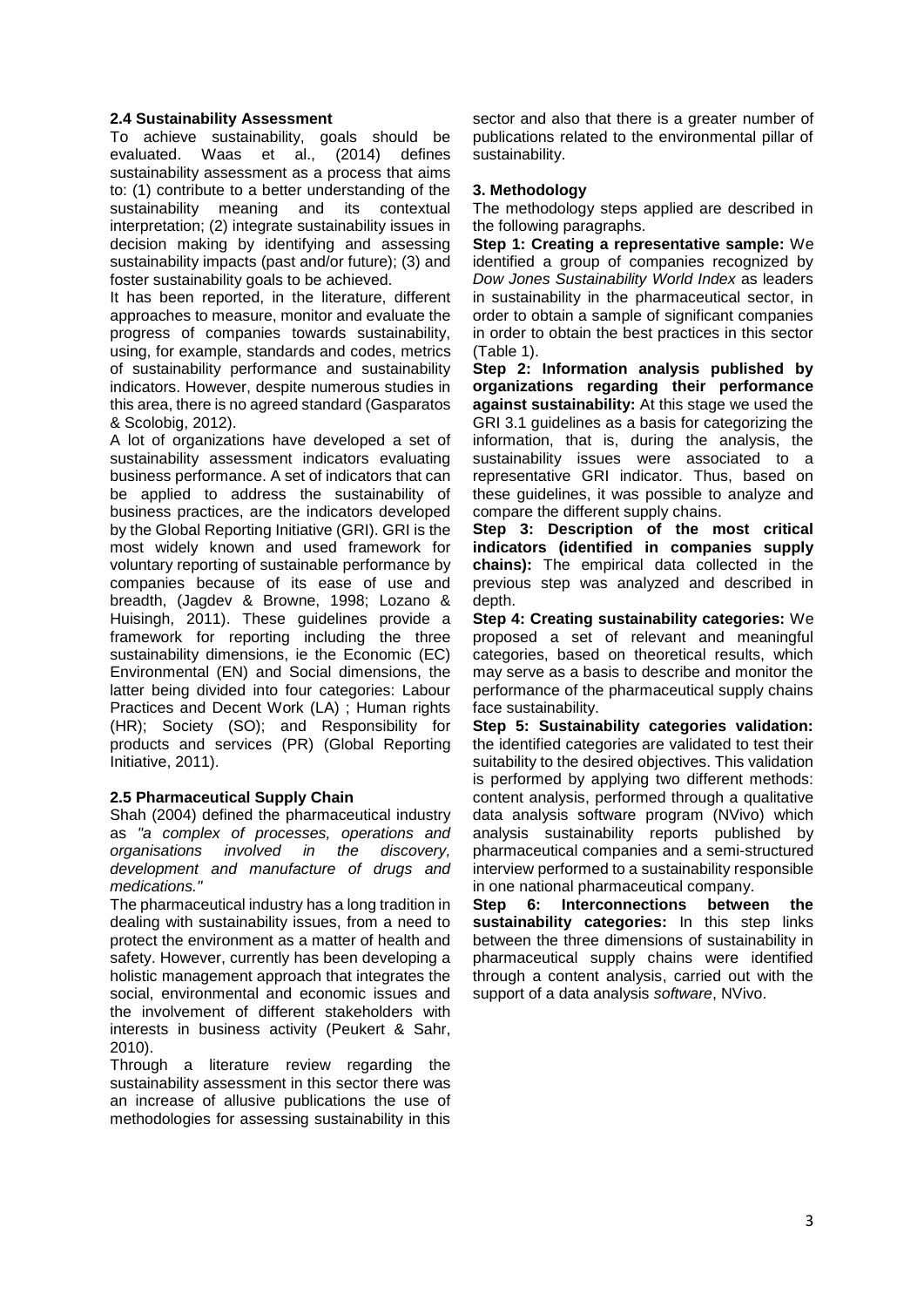| <b>Company Data</b>             |                | <b>Main data sources</b>                                                                                                                                          |                              |  |  |
|---------------------------------|----------------|-------------------------------------------------------------------------------------------------------------------------------------------------------------------|------------------------------|--|--|
| <b>Name</b>                     | <b>Country</b> | Title                                                                                                                                                             | <b>Tipe</b>                  |  |  |
| <b>AbbVie</b>                   | <b>USA</b>     | - 2014 Corporate Responsibility<br>- 2014 Annual report on form 10-k<br>- 2014 Environment and Safety Performance                                                 | $Non - GRI$                  |  |  |
| <b>AstraZeneca</b>              | United Kingdom | AstraZeneca Annual Report and Form 20-F<br>Information 2014                                                                                                       | Non - GRI                    |  |  |
| <b>Bayer AG</b>                 | Germany        | Annual Report 2014                                                                                                                                                | GRI - G3.1                   |  |  |
| <b>GlaxoSmithKline</b><br>(GSK) | United Kingdom | - Annual Report 2014<br>- Responsible Business Supplement 2014<br>- GlaxoSmithKline Corporate Responsibility<br>Report 2014 - Environmental Metrics<br>(Detailed) | Non $-$ GRI $*$ <sup>1</sup> |  |  |
| <b>Novo Nordisk</b>             | Denmark        | - Novo nordisk annual report 2014                                                                                                                                 | $Non - GRI$                  |  |  |
| <b>ROCHE</b>                    | Switzerland    | - Annual Report 2014                                                                                                                                              | GRI-G4                       |  |  |
| Sanofi                          | France         | - 2014 Corporate Social Responsibility Report<br>- FORM 20-F 2014                                                                                                 | $GRI - G4$                   |  |  |

**Table 1:** Pharmaceutical sector companies studied and their main data sources.

\* <sup>1</sup>GSK is not based on the GRI model in preparing its sustainability report, but does create a GRI index (based on GRI3.1) to show that aspects of the guidelines that covered in the report.

#### **4. Main results**

#### **4.1 Characterization of pharmaceutical supply chains**

This chapter presents the results obtained after a qualitative analysis of information published by the companies leading in sustainability in the pharmaceutical sector, regarding their performance against sustainability.

#### **4.2 Strategic goals set by pharmaceutical companies**

The strategy defined by the studied companies is in line with profitable growth that will increase the companies' value in a long term. Companies give particular importance to: (1) the development of new products and solutions with significant value for its users; (2) strengthening the commercial presence globally, particularly in emerging markets (eg Asia and Latin America); (3) allow greater access to pharmaceuticals overcoming accessibility barriers; (4) maximizing the potential of a talented and diverse workforce; and (5) lay a solid foundation for future growth.

In this context the application of sustainable business practices are essential to the future viability of this sector. In this way, companies in the study have been struggling to balance economic goals with social and environmental requirements in the development, manufacturing and marketing of their products.

These priorities were identified by the companies under study based on issues that are important to its business success as well as for its *stakeholders*.

#### **4.3 Critical activities identified by pharmaceutical companies**

Companies in this sector are exposed to a number of events that could significantly affect the objectives achievement that are proposed. The

main risks identified by companies were: pressure from competitors and substitute products (generic drugs and/or biosimilars); the loss of intellectual property rights; the illegal trade of pharmaceutical products; the inability to attract, hire and retain skilled labor; risks related to information technology (IT); the commercial failure of new products; the disruption of the supply chain; governmental pressures; unfavorable political and socio-economic conditions; acquisitions and unsuccessful strategic collaborations; failures in outsourcing; failure to comply with laws, rules and regulations; changes in legislation; natural or man-made disasters; failures in occupational and environmental safety; and non-compliance of strategic priorities.

## **4.4 Sustainability indicators reported by companies according to the GRI**

After the collection, compilation and analysis of sustainability information according to the GRI<br>model, were identified the economic.  $\frac{1}{2}$  were identified the economic. environmental and social indicators as well as the sustainable practices applied by companies in this sector related to these indicators.

# **4.4.1 GRI economic indicators**

## **Economic performance (EC1 and EC3)**

Companies have variations in turnover (sales and services) over the years. A drop in sales of established products due to generic competition, supply interruptions and price pressures established by governments, are some of the causes reported by companies to the decrease in sales that occurs in some years analyzed in this study. By analyzing the operating and liquid results, in general, there was a decrease in these results both in relation to the year 2013 as the year 2010. Regarding the indicator EC3, companies have granted pension plans and other post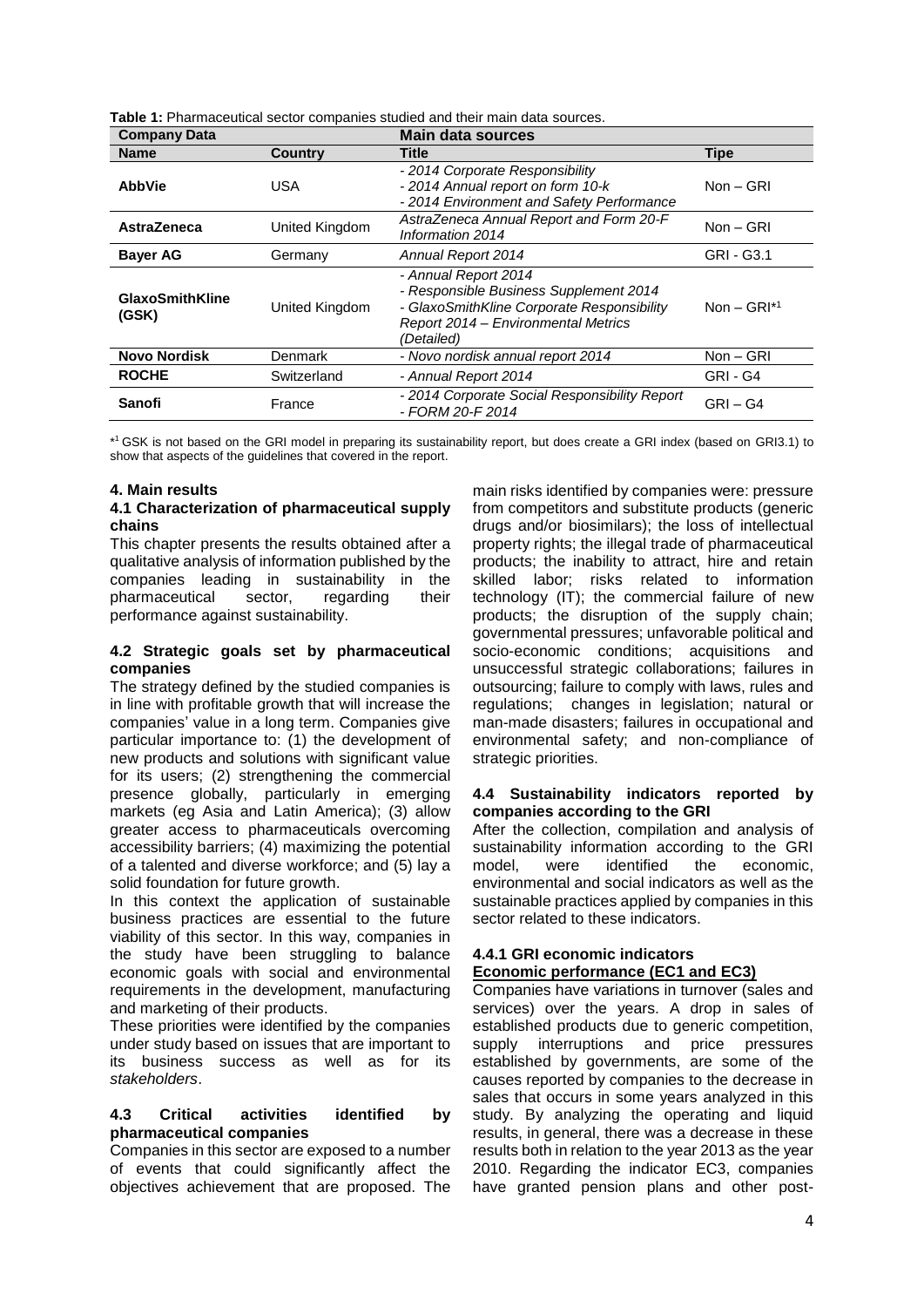employment benefits. In general, there has been an increase in liabilities of workers benefits.

## **Indirect economic impacts (EC8)**

Pharmaceutical companies have been concerned with the economic development of local communities where companies operate. During 2014 the companies invested both financial and in human resources, for example: creating local employment; investment in programs aimed at training and education in health care for local communities; production places implementing closest to the patients; and investments in strengthening health infrastructures.

## **4.4.2 GRI environmental indicators Energy (EN3)**

All companies have shown concern and interest in efficient energy consumption. By analyzing the power consumption by the companies under study it was found that most companies had a decrease in consumption compared to the years 2010 and 2013.

## **Emissions (EN16, EN17 and EN18)**

Most companies have shown an increase of greenhouse gas emissions compared to the years 2010 and 2013. Just Roche and Sanofi have shown a decrease in emissions over the years. Air emissions are mainly caused by energy production and consumption. In this way, companies have introduced initiatives in order to reduce energy consumption, for example: the implementation of energy saving measures in buildings and equipment; creating energy saving training programs; use of renewable energy sources, among others.

#### **Water (EN8)**

With regard to water consumption, in the studied companies we observed a decrease in consumption when comparing with the years 2010 and 2013. Some initiatives introduced by companies to reduce water consumption are, for example, the development of conservation plans for water so as to reduce consumption; and local monitoring and systematic audits to determine whether the implemented measures are in place and moreover to identify new opportunities to reduce consumption.

## **Waste (EN22)**

About the waste production, companies have developed initiatives to reduce waste both their production and their supply chain, trying to avoid sending waste to landfills, and focusing on alternatives, such as reuse where possible, waste recycling and the energy generation from waste through incineration of these. The reduction of hazardous waste is another concern of this sector due to the nature of pharmaceutical products that generate a lot of this waste. In the most companies in the study there was an increase in production waste.

#### **Environmental management of the product (EN26)**

Companies in this sector have been developing research about the long-term effects of their products on the environment and working to improve the environmental profile of its medicines, which demonstrates the concern to preserve the environment for future generations and at the same time protect the business against possible financial risks and long-term reputation.

#### **4.4.3 GRI social indicators • Labour Practices and Decent Work Employment (LA1)**

Most companies in the study had an increase in the number of employees compared to the years 2010 and 2013, as a result of increase of the productivity and expansion in international operations.

## **Safety and Health at Work (LA7 and LA8)**

Companies have adopted a preventive approach, seeking to avoid accidents and minimize exposure to harmful agents, and have developed programs for employees in order to encourage them to improve their own health and well-being. By analyzing the global rate of days lost due to illness or accidents, in all companies under analysis we can see that there is a decrease since 2010 from 10% to 37%.

## **Training and Education (LA11)**

The industries in this sector have implemented initiatives aimed at the development of professional careers. These initiatives aim to ensure growth and increased sustainability of individual staff investment and, in turn, the organization success. Examples of these initiatives are: availability of adequate resources, including a wide range of activities and experiences that promote learning opportunities, development capabilities and core competencies in employees (eg, classroom courses and elearning). Leadership development programs give employees the skills they need to become effective leaders (eg, coaching programs); creating international programs of professional rotation or volunteer programs to provide individual development.

#### **Diversity and equal opportunities (LA13)**

The companies in the study also demonstrate the objective of maximizing the potential of a diverse workforce. Some initiatives that have been developed are, for example, the creation of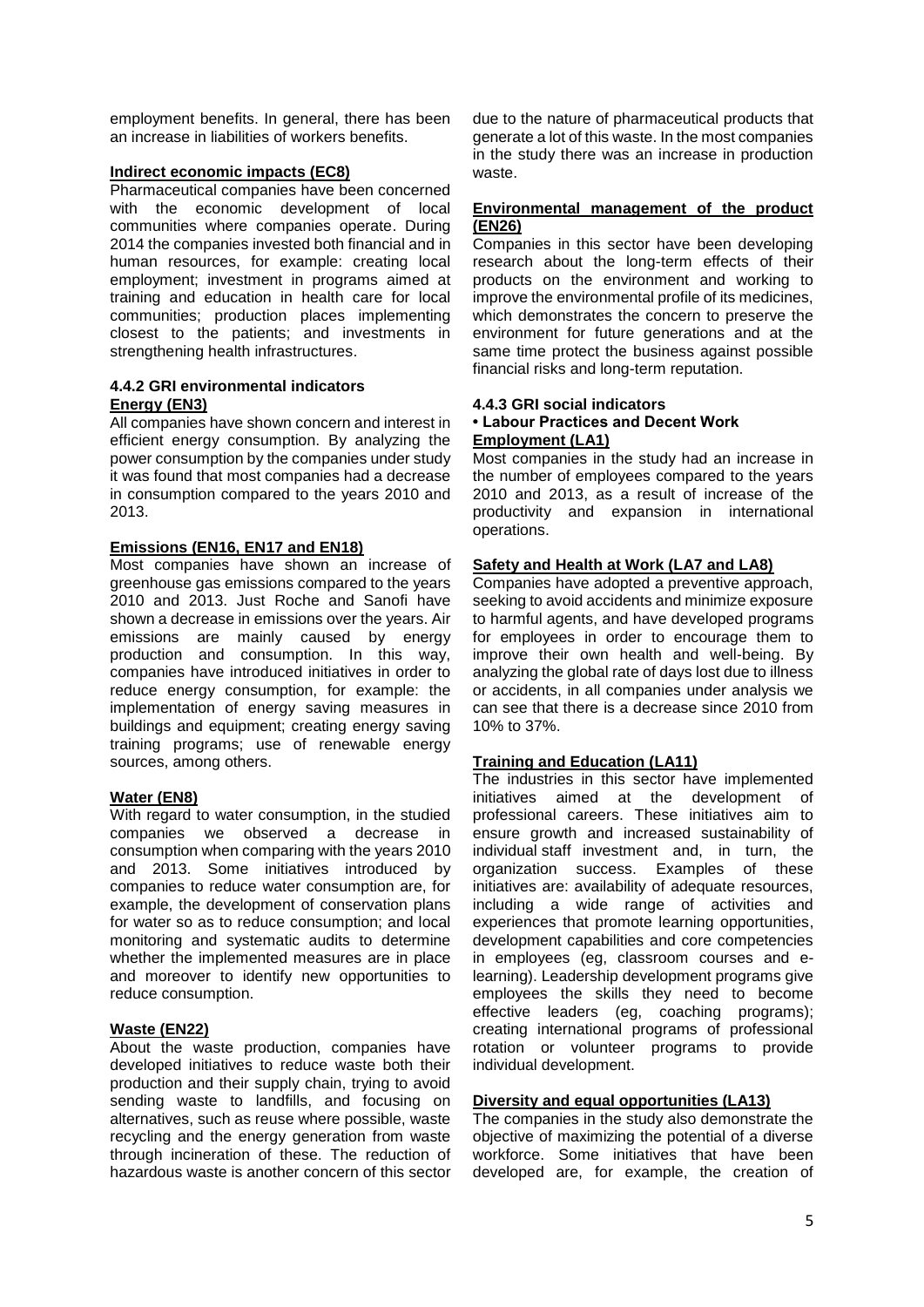opportunities for women and people of other nationalities in management positions or in key positions in the company; promoting equal pay for men and women, providing a fair return; development of training programs in support of women in business, with individual coaching and group sessions; employment opportunities for people with disabilities.

## **• Human rights**

The companies under study respect and promote international human rights throughout all the supply chain by integrating human rights considerations into policies, processes and practices based on the Universal Declaration of the United Nations Human Rights principles.

## **Investment practices and acquisitions (HR2)**

Companies in study conduct assessments of human rights to suppliers evaluated as "high-risk" or considered strategically important for business. To the suppliers who do not meet the minimum standards corrective action plans are implemented in order to address non-compliance. If it does not, businesses are closed.

#### **Freedom of association and collective bargaining agreements, child labor and forced labor/slave (HR5, HR6 and HR7)**

All companies in the sample support freedom of association and collective bargaining, and the elimination of all forms of forced labor or child labor. Most companies did not identify cases where there is a significant risk of violation of these aspects.

## **• Society**

#### **Community (SO1)**

The companies have been involved in a variety of community and philanthropic projects, with involvement in social, educational, humanitarian and cultural causes, in order to contribute to the stability and prosperity of the communities where they are located. This is exemplified by the following initiatives: access to health programs; awareness campaigns and screening in the communities; professionals' health training; and responses to humanitarian emergencies, such as natural disasters. In order to maximize the support impact, companies in this sector have created partnerships with local and global organizations and encouraging employees to participate in volunteer programs.

## **Corruption (SO3)**

The analyzed companies have been developed training programs which provide practical guidance for employees and managers on the Conduct Code.

## **Public Policy (SO5)**

Companies in this sector have played an active role with governments, policy makers and professional associations in order to advocate for policies that protect their patient's interests, but also their business. *Lobbying* activities are guided by a set of principles laid down by the respective companies, in order to guarantee the integrity, openness, transparency and consistency in business activities in this sector. The companies studied issue related policy positions, for example, patient access to pharmaceuticals, clinical trials, personalized health care, regulation of medical devices and *in vitro* diagnostic tests and other issues.

#### **• Product Responsibility Customer Health and Safety (PR1)**

Throughout the product life cycle, this is weighed against the possible risks to consumer health and the environment. Before the pharmaceutical product reaches maturity, it is subjected to a rigorous approval process, through clinical trials and preclinical, in order to prove their safety and efficacy. The evaluation is applied throughout the product lifecycle. With the increasing number of reported cases of pharmaceutical products counterfeits, the companies in the sample have developed initiatives in order to combat the forgery of its pharmaceutical products such as, for example: strengthening supply chain monitoring; or collaborations with international trade associations, regulatory organs and government agencies in order to strengthen the regulation.

## **Labelling of Products and Services (PR3)**

Because this sector is strictly regulated, information on products and services (through labeling, information leaflets or other information media), is mandatory. Thus all use information and other relevant information for the consumer must be provided on the package label and package inserts.

## **Marketing Communications (PR6)**

The pharmaceutical industry is governed by strict rules and guidelines for the products sales and marketing. The industry of this sector takes into account policies and procedures that are in accordance with the principles of the industry code, such as the marketing codes of PhRMA, EFPIA and IFPMA. Some companies have their own Conduct Code corresponding to marketing and sales. These codes include rules which governing the distribution of advertising materials and product samples, cooperation with health authorities and also the interaction with healthcare professionals or patient groups to be responsibly, ethically and legally conducted.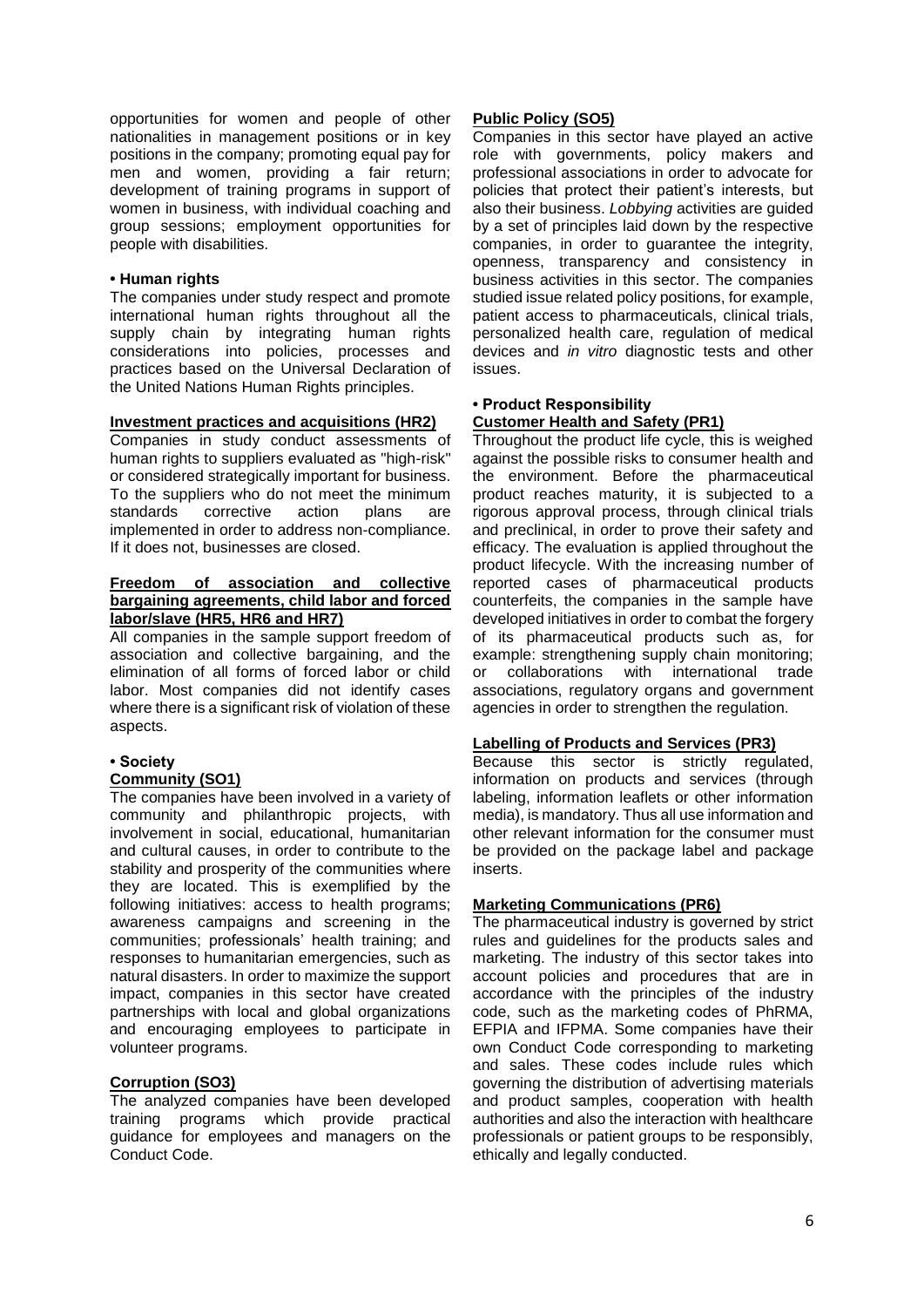| Gri               | <b>Pharmaceutical Companies</b> |                   |            |                   |                   |                   |                   |  |
|-------------------|---------------------------------|-------------------|------------|-------------------|-------------------|-------------------|-------------------|--|
| <b>Indicators</b> | <b>GRI</b>                      |                   |            | $Non - GRI$       |                   |                   |                   |  |
|                   | Roche                           | Bayer             | Sanofi     | <b>GSK</b>        | Novo Nordisk      | AbbVie            | AstraZeneca       |  |
| EC <sub>1</sub>   | $\sqrt{\sqrt{2}}$               | $\sqrt{\sqrt{2}}$ | $\sqrt{2}$ | $\sqrt{\sqrt{2}}$ | $\sqrt{2}$        | $\sqrt{\sqrt{2}}$ | $\sqrt{\sqrt{2}}$ |  |
| EC <sub>3</sub>   | $\sqrt{2}$                      | $\sqrt{2}$        | $\sqrt{2}$ | $\sqrt{2}$        | $\sqrt{2}$        | $\sqrt{\sqrt{2}}$ | $\sqrt{\sqrt{2}}$ |  |
| EC <sub>8</sub>   | $\sqrt{\sqrt{2}}$               | $\sqrt{2}$        | $\sqrt{2}$ | $\sqrt{2}$        | $\sqrt{\sqrt{2}}$ | $\sqrt{v}$        | $\sqrt{\sqrt{2}}$ |  |
| EN <sub>8</sub>   | $\sqrt{\sqrt{2}}$               | $\sqrt{2}$        | $\sqrt{2}$ | $\sqrt{2}$        | $\sqrt{v}$        |                   | V                 |  |
| <b>EN16</b>       | $\sqrt{\sqrt{2}}$               | $\sqrt{2}$        | $\sqrt{2}$ | $\sqrt{2}$        | $\sqrt{2}$        | VV                | $\sqrt{2}$        |  |
| <b>EN17</b>       | $\sqrt{\sqrt{2}}$               | $\sqrt{\sqrt{2}}$ | $\sqrt{2}$ | $\sqrt{2}$        | V                 |                   | $\sqrt{\sqrt{2}}$ |  |
| <b>EN18</b>       | $\sqrt{2}$                      | $\sqrt{2}$        | $\sqrt{2}$ | $\sqrt{2}$        | $\sqrt{\sqrt{2}}$ | V٧                | $\sqrt{v}$        |  |
| <b>EN22</b>       | $\sqrt{2}$                      | $\sqrt{\sqrt{2}}$ | $\sqrt{2}$ | $\sqrt{2}$        | $\sqrt{\sqrt{2}}$ |                   |                   |  |
| <b>EN26</b>       |                                 | $\sqrt{2}$        | $\sqrt{2}$ | $\sqrt{2}$        | $\sqrt{\sqrt{2}}$ |                   | $\sqrt{v}$        |  |
| LA1               |                                 | $\sqrt{\sqrt{2}}$ | V          | $\sqrt{2}$        | $\sqrt{\sqrt{2}}$ |                   |                   |  |
| LA7               | $\sqrt{\sqrt{2}}$               | V                 |            | $\sqrt{2}$        | $\sqrt{\sqrt{2}}$ |                   |                   |  |
| LA8               | $\sqrt{2}$                      | $\sqrt{2}$        |            | $\sqrt{2}$        | $\sqrt{2}$        | $\sqrt{2}$        | $\sqrt{2}$        |  |
| <b>LA11</b>       | $\sqrt{\sqrt{2}}$               | $\sqrt{\sqrt{2}}$ |            | $\sqrt{\sqrt{2}}$ | $\sqrt{\sqrt{2}}$ | $\sqrt{2}$        | $\sqrt{v}$        |  |
| <b>LA13</b>       |                                 |                   |            | $\sqrt{2}$        | V                 |                   | $\sqrt{2}$        |  |
| HR <sub>2</sub>   | $\sqrt{\sqrt{2}}$               |                   | $\sqrt{v}$ | $\sqrt{2}$        | $\sqrt{\sqrt{2}}$ |                   | $\sqrt{2}$        |  |
| HR <sub>5</sub>   | $\sqrt{2}$                      | $\sqrt{\sqrt{2}}$ | V          | $\sqrt{2}$        |                   |                   |                   |  |
| HR <sub>6</sub>   | $\sqrt{2}$                      | $\sqrt{2}$        |            | $\sqrt{2}$        |                   |                   |                   |  |
| HR7               | $\sqrt{\sqrt{2}}$               | $\sqrt{2}$        |            | $\sqrt{2}$        |                   |                   |                   |  |
| SO <sub>1</sub>   | $\sqrt{2}$                      | $\sqrt{2}$        |            | $\sqrt{2}$        |                   |                   | $\sqrt{\sqrt{2}}$ |  |
| SO <sub>3</sub>   | $\sqrt{\sqrt{2}}$               | $\sqrt{2}$        | $\sqrt{2}$ | $\sqrt{2}$        | $\sqrt{\sqrt{2}}$ |                   |                   |  |
| SO <sub>5</sub>   | $\sqrt{\sqrt{2}}$               | $\sqrt{2}$        | $\sqrt{2}$ | $\sqrt{2}$        | $\sqrt{\sqrt{2}}$ | V٦                |                   |  |
| PR <sub>1</sub>   | $\sqrt{\sqrt{2}}$               | $\sqrt{v}$        | $\sqrt{2}$ | $\sqrt{2}$        | $\sqrt{\sqrt{2}}$ | $\sqrt{\sqrt{2}}$ | $\sqrt{v}$        |  |
| PR <sub>3</sub>   | $\sqrt{\sqrt{2}}$               | V٦                |            | $\sqrt{\sqrt{2}}$ | V٦                |                   | $\sqrt{ }$        |  |
| PR <sub>6</sub>   | $\sqrt{\sqrt{2}}$               | $\sqrt{\sqrt{2}}$ | √√         | $\sqrt{\sqrt{2}}$ | $\sqrt{2}$        |                   | $\sqrt{2}$        |  |

**Table 2:** Economic, Environmental and Social indicators which were reported for all pharmaceutical companies.

**Note:** √√ reported; √ partially reported.

#### **4.5 Other sustainability areas**

After the analysis, were identified a set of issues that were not covered by the GRI guidelines, but had some prominence in the sustainability reports. A set of topics targeted to this sector, related to the ethics in research were also identified.

## **Research and competitiveness**

Innovation is considered a key aspect for the development, growth and competitiveness of pharmaceutical companies. Investment in innovation and knowledge shows a strong concern with improving the company's operations in customer value and enhances the ability to anticipate business, which is essential in creating differentiators and key factors for sustainability. Companies have invested in the most innovative scientific solutions that meet the society and provide an advantage over available treatments.

## **Stakeholder's participation**

The companies in this sector show the importance of stakeholder's participation in its decisions and its activities. They consider that the engagement with stakeholders is essential to understand their expectations*,* needs and concerns in order to incorporate their feedback on the strategies and business of the company, in order to solve common problems and develop long-term solutions.

## **• Ethics in research**

#### **Ethics in clinical trials**

Pharmaceutical companies are committed to high standards of scientific and ethical conduct in all clinical trials, as well as with the transparency of records and the results of these. Some initiatives in this area are, for example, compliance with international standards and applicable local laws; external monitoring system (inspections by the health authorities) and local domestic (internal audits) to ensure compliance with the rules of ethics and applicable law; adoption of principles and national and international standards for the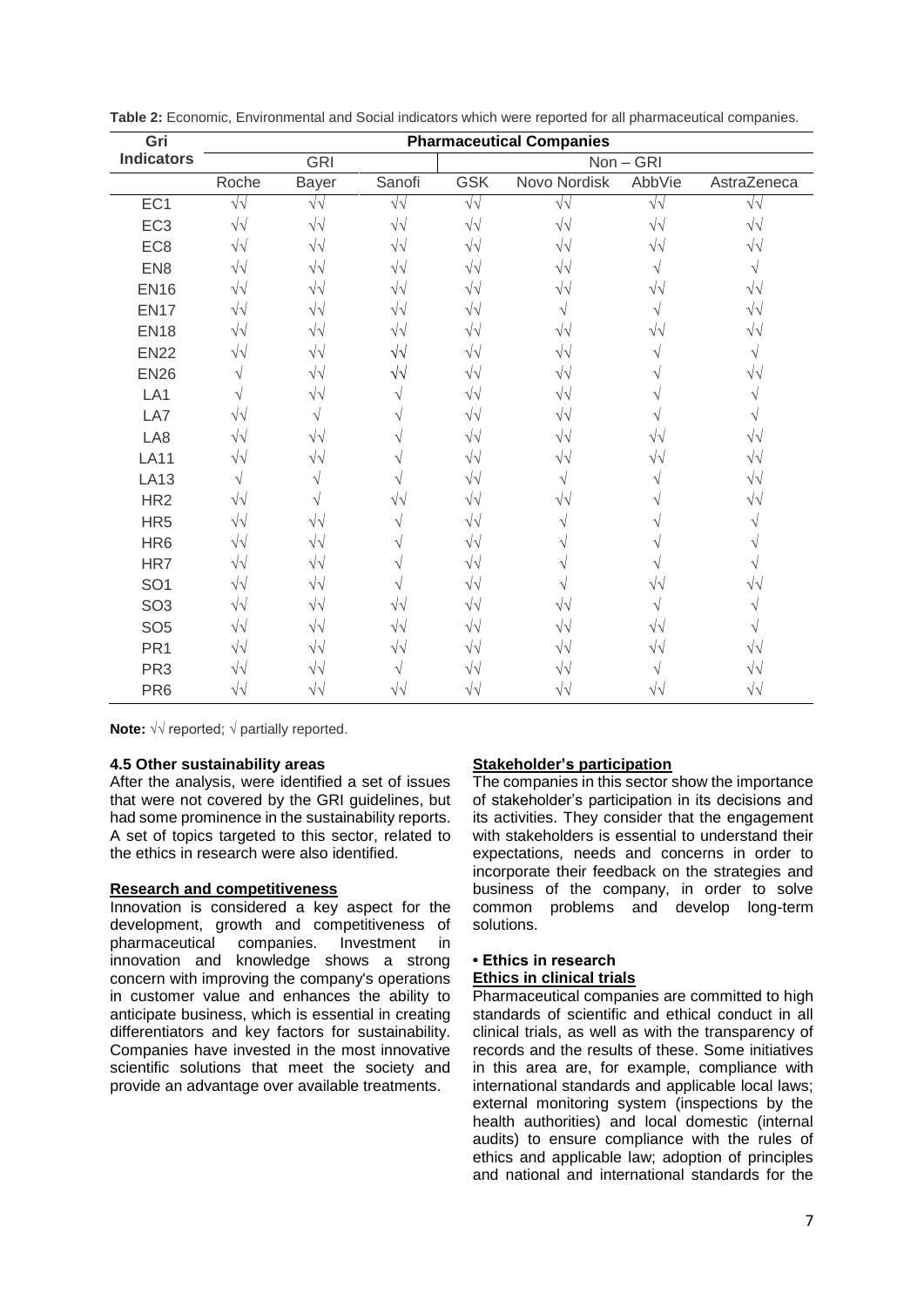sharing and publication of clinical trial data and information.

## **Animal welfare**

Pharmaceutical companies in this study has the commitment to the responsible use of laboratory animals and their welfare. The companies maintain high ethical standards in relation to animal testing and conduct internal reviews to all new types of animals' experiments, making sure they are in compliance with laws and external regulations. These standards are also required from subcontractors who carry out research on company name. Other initiatives taken by the companies under study are, for example: the implementation of the 3Rs principle (Replacement, Reduction, Refinement); compulsory training and continuous assessment for all employees involved in conducting animal research; support and participation in initiatives for the development of valid alternatives to animal testing.

## **Bioethics**

A theme also addressed by some companies under study is the fulfillment of ethical regulations in areas such as stem cell research, the use of genetic technologies in biomedical research and the use of genetically modified organisms in the production of pharmaceuticals products and the use of biological material human. The companies in the study, which present activities in these areas, demonstrate concern for compliance with laws and regulations as well as national and international standards.

In short, companies define a set of strategic objectives to achieve sustainability, however, companies in this sector are exposed to a set of circumstances that could significantly affect the realization of these goals. In this way, companies are challenged to acquire and develop skills in order to manage these risks and to respond to the sustainability demands which can help companies to hold opportunities for creating competitive advantages. To achieve a sustainability of a system is necessary to be able to assess this achievement, so are used a set of sustainability indicators. From these indicators it can identify opportunities for improvement. This whole process requires the stakeholders' involvement.

## **4.6 Validation of identified categories**

After content analysis it was found that, in general, all threads are validated by both methods, however, due to the lack of interviews and taking into account that the only interviewed company is not a pharmaceuticals manufacturing company (midstream), it is not possible to ascertain this situation.

In general, despite the companies belong to the same sector, there is a heterogeneity in relation to the reported sustainability issues. The most reported aspects in this study were "Economic performance", "Innovation and Competitiveness" and "Emissions". However, it was found that these aspects are in line with the strategic priorities identified earlier.

From the results it was also found that there is a differential distribution regarding the approaching sustainability issues among business groups which were recognized as the most sustainable in comparison with that which showed no recognition. Thus, it was possible to deduce that the presence of a greater coverage of sustainability issues in their reports may be related to the fact that companies present external recognition by sustainability indexes.

Shortly, the results demonstrate that despite of these companies belong to the same sector, they have different priorities possibly due to the existence of internal and external conditions that influence the business strategy in the context of sustainable development.

#### **4.7 Assessment of 3BL interdependencies in the pharmaceutical sector**

The concept of sustainable development seeks to reconcile the economic, social, and environmental conservation development objectives. It was possible to find examples of pharmaceutical companies that have achieved this goal. The analysis of sustainability reports content, using a qualitative analysis software, helped to better understand the interdependencies between the different dimensions of sustainability, portrayed in those companies' reports. By analyzing the results we detect three types of interrelations: (1) interrelation within the same dimension, for example, environmental or social; (2) interrelation of the issues between two dimensions (eg, a particular issue in environmental concerns related to the social dimension); (3) interrelation of the questions that relate to all three dimensions (economic, environmental and social). Examples found in the reports are presented in the following paragraphs.

The following relationships within the same dimension were found:

- Environmental dimension: Greenhouse gases and energy;

- Social dimension: Product innovation and the health care availability.

The following relations between dimensions:

- Economic and environmental dimension: (1) Eco-efficiency and cost/income; (2) Waste reduction and cost/income; (3) Emissions reduction and costs; (4) Environmental protection and indirect economic impacts.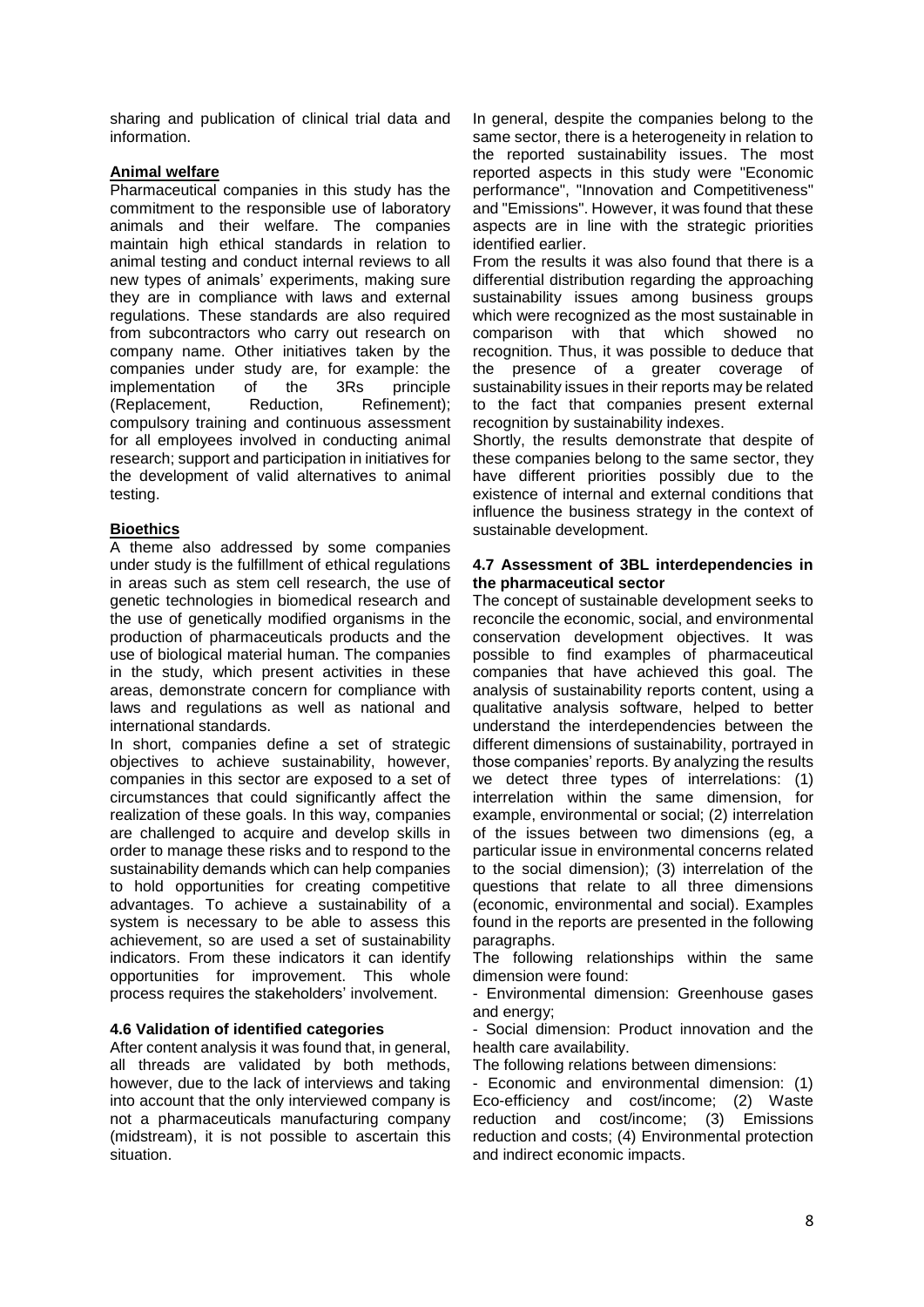- Economic and social dimension: (1) Product responsibility and inherent costs; (2) Health and safety in relation to operating costs; (3) Access to the health care and indirect economic impacts.

- Environmental and social dimension: (1) Environment, health and safety; (2) Product responsibility and environmental responsibility; (3) Stakeholders and the environment; (4) Innovation and the environment.

- Relations between the three dimensions: (1) Innovation, environment and operating costs; (2) Product liability, operating costs and environmental impact.

This list can serve as a basis for a sustainability integration into management practice and also allows a comparative evaluation between management alternatives, since understanding of the interconnection of several criteria allows to predict how a particular decision will influence every sustainability aspects.

## **5. Conclusion**

In this work was presented a detailed study of sustainability in the pharmaceutical supply chains, in order to identify the main factors that determine a sustainable operation in these systems. After reviewing the information, published by the organizations regarding their performance against sustainability it was concluded that the leading companies in sustainability in the pharmaceutical sector, identified in this study, have been committed to various initiatives to achieve its objectives and sustainability goals. In this context, were identified sustainable practices implemented by these companies. From this study, it was proposed and validated a set of sustainability categories (economic, environmental and social), which may serve as a basis to describe and monitor the performance of the pharmaceutical supply chains face sustainability. We also identified a set of interconnected categories, it is concluded that the identification of such category would be useful for implementing the sustainability of an integrated manner in the management of pharmaceutical companies.

Shortly, these metrics can support pharmaceutical organizations as to help decision makers to identify critical areas, improving capacity, but also help in the evaluation of alternatives in terms of sustainable development.

For future research would be interesting to develop, together with the companies, a set of indicators for the specific new categories of sustainability of this sector identified in this work and apply these categories to a multi-criteria model in order to test its consistency and capacity.

## **Referências**

- Ahi, P., & Searcy, C. (2013). A comparative literature analysis of definitions for green and sustainable supply chain management. *Journal of Cleaner Production*, *52*, 329– 341. http://doi.org/10.1016/j.jclepro.2013.02.018
- Azapagic, A., & Perdan, S. (2000). Indicators of Sustainable Development for Industry: A General Framework. *Trans IChemE*, *78*.
- Carter, C. R., & Rogers, D. S. (2008). A framework of sustainable supply chain management: moving toward new theory. *International Journal of Physical Distribution & Logistics Management*, *38*(5), 360–387.
- Carvalho, J. C. de, & et al. (2010). *Logística e Gestão da Cadeia de Abastecimento*. (Edições Sílabo, Ed.).
- Dyllick, T., & Hockerts, K. (2002). Beyond the business case for corporate sustainability. *Business Strategy and the Environment*, *11*, 130–141.
- Elkington, J. (2004). Enter the Triple Bottom Line,  $1 - 16$ .
- Gasparatos, A., & Scolobig, A. (2012). Choosing the most appropriate sustainability assessment tool. *Ecological Economics*, *80*,  $1 - 7$ . http://doi.org/10.1016/j.ecolecon.2012.05.00 5
- Gimenez, C., Sierra, V., & Rodon, J. (2012). Sustainable operations: Their impact on the triple bottom line. *International Journal of Production Economics*, *140*(1), 149–159. http://doi.org/10.1016/j.ijpe.2012.01.035
- Global Reporting Initiative. (2011). *Sustainability Reporting Guidelines*.
- Jagdev, H. S., & Browne, J. (1998). The extended enterprise-a context for manufacturing. *Production Planning & Control*, *9*(3), 216–229. http://doi.org/10.1080/095372898234190
- Labuschagne, C., Brent, A. C., & Erck, R. P. G. Van. (2005). Assessing the sustainability performances of industries. *Journal of Cleaner Production*, *13*, 373–385. http://doi.org/10.1016/j.jclepro.2003.10.007